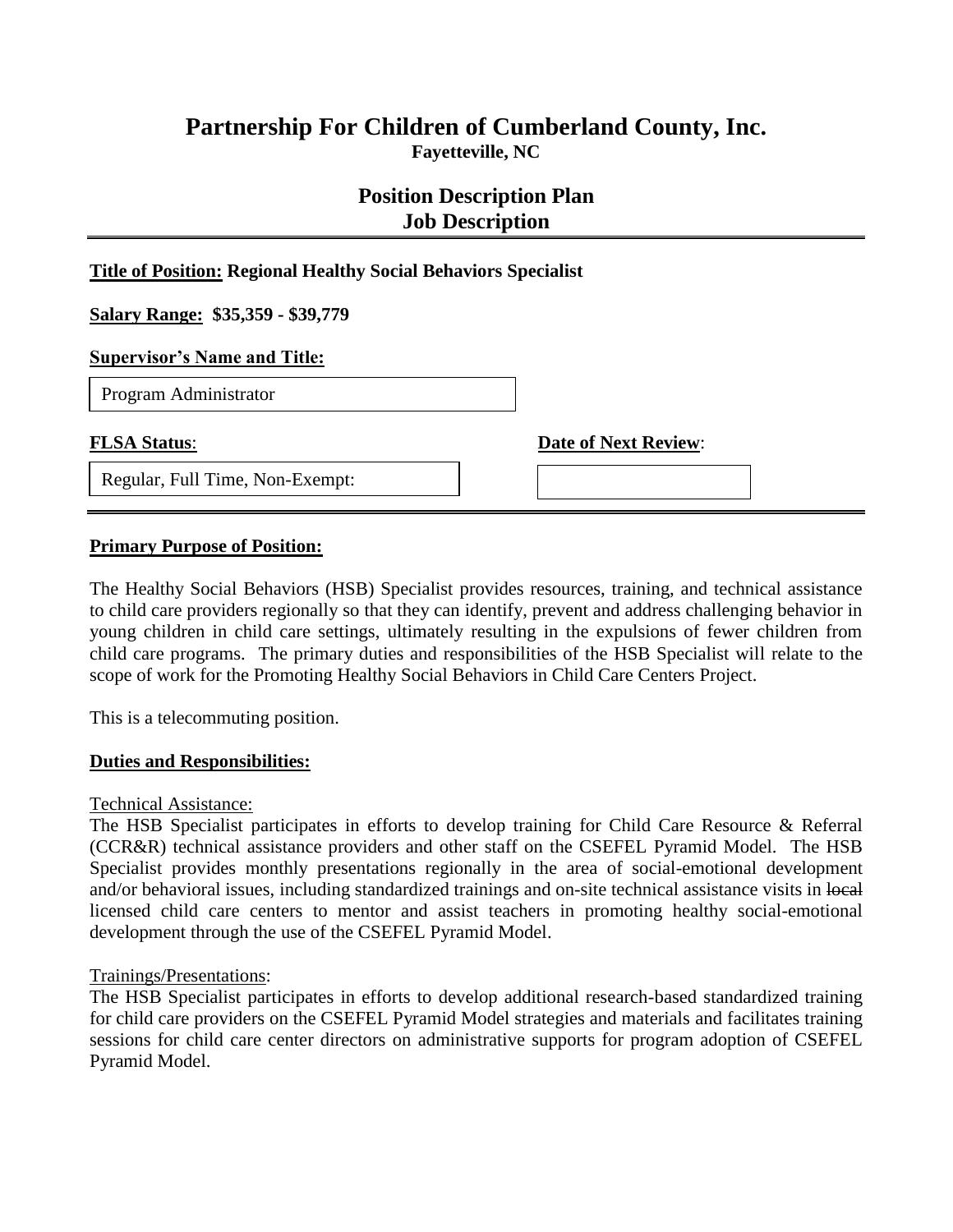Page 2

The HSB Specialist participates in the NC/CSEFEL Pyramid Model Partnership training, implementation and evaluation activities and facilitates training sessions for CCR&R technical assistance providers and other staff on the CSEFEL Pyramid Model.

The HSB Specialist participates in efforts to identify, compile, and disseminate information and resources for child care directors on administrative support for program adoption of CSEFEL Pyramid Model and to develop training for center directors on this topic.

The HSB Specialist participates in the NC/CSEFEL Statewide Pyramid Model Conference as presenters on specialized Pyramid Model content and participates in the NC/CSEFEL Pyramid Model Partnership trainings, implementation and evaluation activities.

### Programmatic Outreach:

The HSB Specialist surveys each child care program that receives on-site technical assistance to determine the number of children expelled and/or suspended due to challenging behaviors during the prior year. The HSB Specialist works with other Behavior Specialists and the State Project Manager to produce articles based on the Pyramid Model and/or CSEFEL strategies in social-emotional development that can be used in county and regional newsletters. The HSB Specialist promotes awareness of the availability and resources of Behavior Specialists to child care providers and intermediary agencies and develops and maintains resource lists of available social-emotional practitioners, educators, mental health professionals and a protocol for making referrals and assistance in all regions. The HSB Specialist develops resources, for client centers, about the special considerations and support needed to facilitate the successful inclusion of children and families previously affected by a preschool expulsion.

## Collaboration:

The HSB Specialist works with other consultants, technical personnel in the region, the state team Behavior Specialists and State Project Manager to achieve goals of the project and ensure successful evaluation. The HSB Specialist cultivates partnerships with other behavioral specialists, educators and mental health professionals to assist child care providers/families in promoting positive behaviors in young children.

## Data Collection:

Through coordination with the Planning, Development & Communications staff and the State Project Manager, the HSB Specialist participates in a Project Evaluation Plan for Promoting Healthy Social Behaviors in child care settings, including data collection, timely and accurate submission of data each quarter.

The HSB Specialist demonstrates a strong understanding of the NC licensing and programmatic requirements in the early care and education system in North Carolina. The HSB Specialist professionally represents the Partnership for Children of Cumberland County (PFC) and Child Care Resource & Referral in the community and advocates for quality child care and other necessary support services for children and families on behalf of the organization.

The HSB Specialist is responsible for preparing and submitting all required reports, as directed, as well as maintaining documentation for data entry into appropriate database in a timely manner.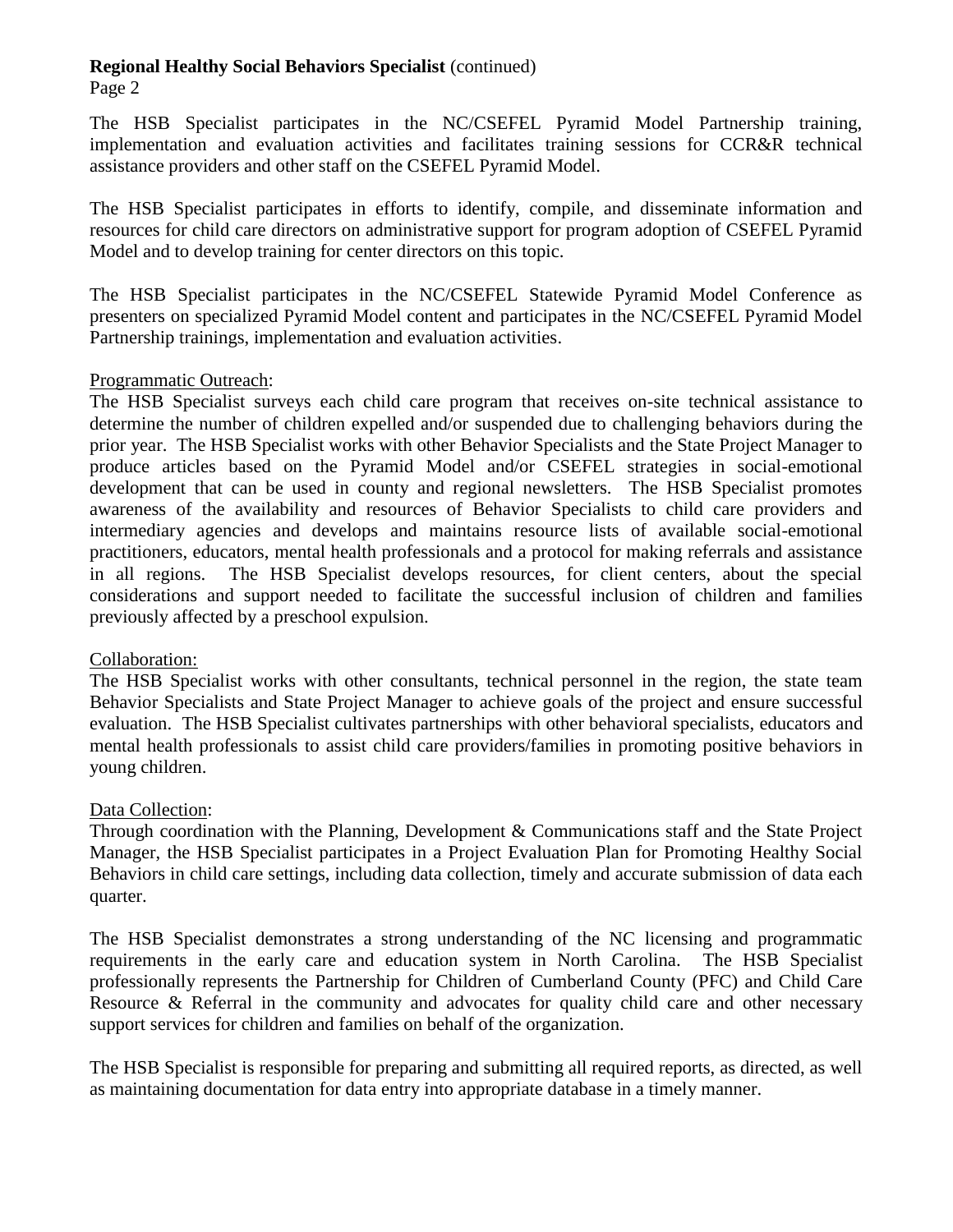Page 3

The HSB Specialist will attend quarterly HSB statewide meetings, PFC monthly staff meetings, committee meetings, weekly department meetings, and participate in community events and PFC sponsored events at the direction of the President.

# **In addition.**

This is a telecommuting position.

The HSB Specialist must be proficient and reliable in early childhood rating scales.

In the event the HSB Specialist possesses bilingual skills, the incumbent may be required to perform translation services at the direction of the President.

The HSB Specialist will attend committee meetings and participate in community events and PFC sponsored events at the direction of the President.

It is the responsibility of all staff to contribute to the positive work environment at PFC.

PFC staff may work multiple grant activities: Time worked will be allocated as appropriate.

PFC staff may work in other counties at the direction of the PFC President or designee; Time worked will be allocated as appropriate.

PFC employees will abide by the PFC policies and procedures and confidentiality statement in regards to working with sensitive information.

The HSB Specialist is responsible for other duties as assigned.

ESSENTIAL FUNCTIONS :(4)

Non-Exempt/Exempt Non-Supervisor

- 1. Responds to concerns/complaints (internal and/or external) in a professional/timely manner; refers concerns/complaints to immediate supervisor, when appropriate; maintains composure at all times.
- 2. Assumes responsibility for personal productivity and quality of work; recognizes/communicates problems and suggests solutions to immediate supervisor.
- 3. Carries out directions; follows through and completes assignments in acceptable time frames; applies technical and procedural know-how to get the job done in an acceptable manner; adjusts behavior for the effective use of time and resources.
- 4. Effectively supports co-workers in establishing and achieving objectives while showing courtesy and respect toward others.
- 5. Assumes responsibility for managing personal time/schedules/deadlines; advises immediate supervisor of any conflict which may inhibit the organization's obligations; observes established rules/policies/procedures.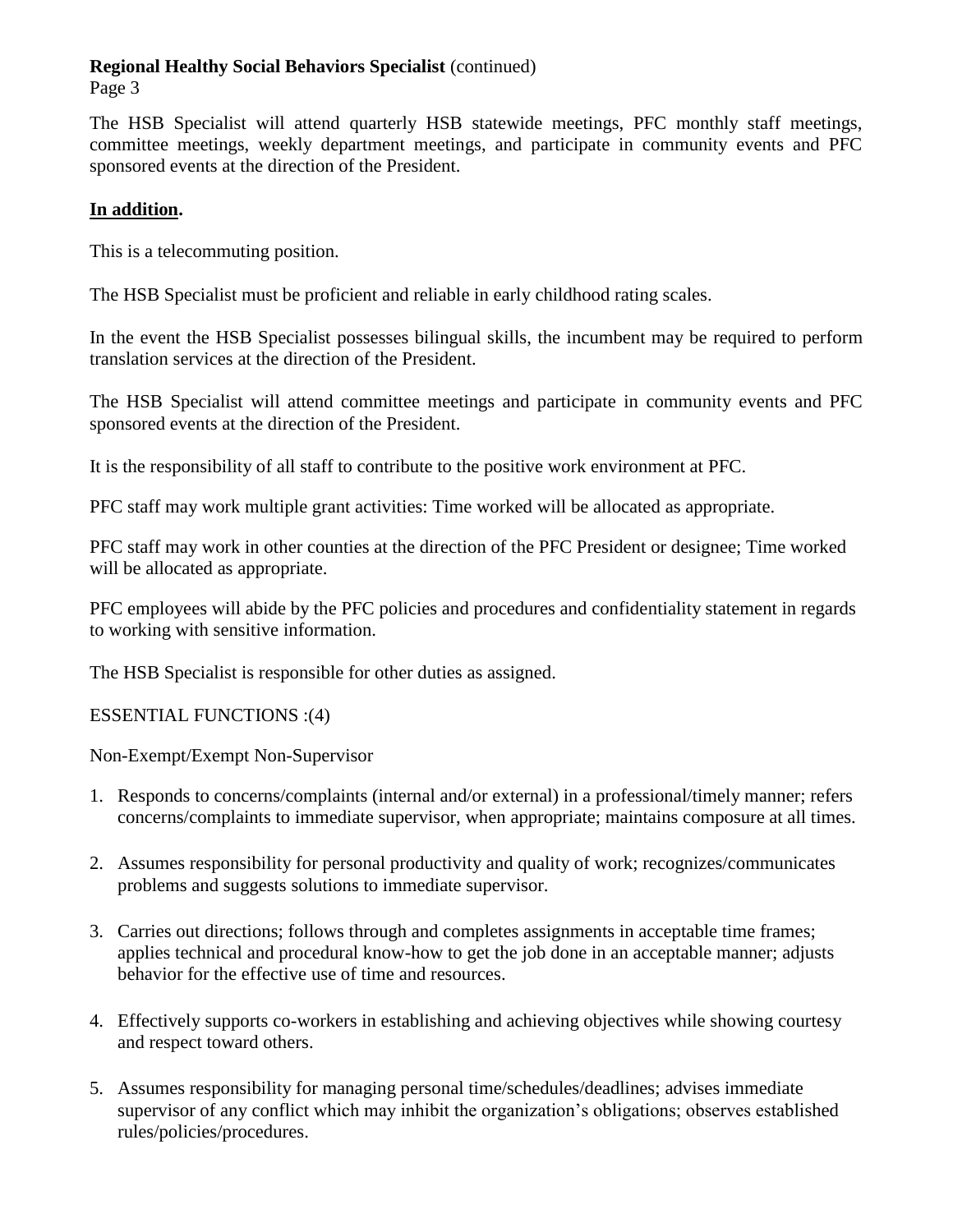Page 4

- 6. Communicates ideas/information for improving efficiency/procedures/cost control.
- 7. Coordinates time off/time away from work site with immediate supervisor to minimize disruptions to the unit/ organization.
- 8. Takes initiative to accomplish goals; demonstrates ability to learn on the job; maintains appropriate skills for the position.
- 9. Interacts with other departments/providers to assure information that affects the organization is communicated to the proper recipients.
- 10. Acknowledges and abides by all PFC established policies and procedures.

## **Knowledge, Skills, and Abilities:**

- 1. Superior organizational and presentation skills with an ability to express ideas clearly and concisely, verbally and in writing, within a specified time frame.
- 2. Capacity to accept and follow through on assigned responsibilities with minimal guidance.
- 3. Ability to establish and maintain effective working relationships with Board and/or committee members, supervisors, peers, service providers, community agencies, media professionals, families and the general public.
- 4. Ability to carry out functions with minimal supervision and consequential errors.
- 5. Ability to maintain confidentiality of information in the performance of duties.
- 6. Strong interpersonal skills that allow for appropriate interaction with others; ability to communicate effectively and respectfully with a diverse community including sensitive issues and areas of conflict.
- 7. Proficient with the computer and related software, calculator, telephone, fax machine, copy machine, and other equipment, as required.
- 8. Knowledge of child care and early education issues, regulations, and child development.
- 9. Thorough knowledge of the organization's position regarding the achievement of its goals and mission, and its compliance with legal and regulatory requirements.

# **Education and Experience - Minimum Requirements:**

1. Bachelor's degree in Early Childhood Education, Child Development, Child Psychology or related field, plus or including 12 semester hours of birth to five focused coursework.